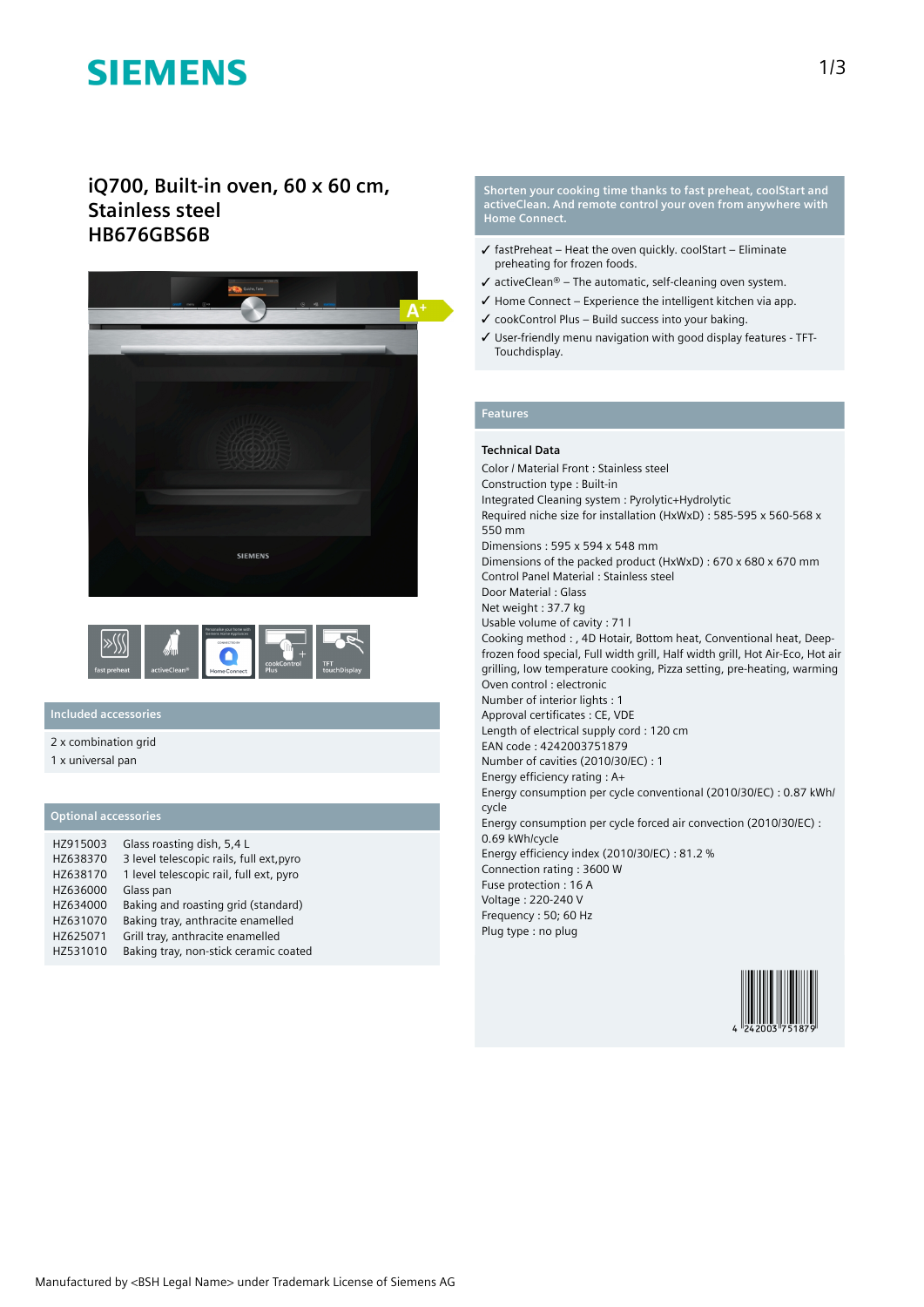# **SIEMENS**

# iQ700, Built-in oven, 60 x 60 cm, **S t a i n l e s s s t e e l HB676GBS6B**

## **Features**

#### **Design**

- 3.7" TFT touchDisplay
- Cavity inner surface: enamel anthracite
- Drop down oven door, softClose, softOpen
- 
- ●<br>● Stainless steel control dial
- Bar handle
- We recommend you to choose complementary products within IQ700, in order to assure an optimal design combination of you r Built-In appliances.

#### **F e a t u r e s**

- Digital temperature display with proposal
- Actual temperature display Heating-up indicator
- Electronic door lock
- Control panel lock Automatic safety switch off Residual heat indicator Start button Door contact switch
- WLAN Home connect enabled
- cookControl Plus
- $\bullet$  Electronic oven clock timer
- LED light, Light on/off when door opened/closed
- Integral cooling fan
- 5 shelf positions in oven

### **Cleaning**

- activeClean
- Full glass inner door

#### **Programmes/functions**

- Oven with 13 main functions heating methods: 4D hot air, hotairGentle, conventional top & bottom heating, Conventional heat Gentle, hot air grilling, full width grill, half width grill, Pizza setting, coolStart, bottom heat, low temperature cooking, keep warm, plate warming
- coolStart
- Fast preheat

#### **A c c e s s o r i e s**

- 2 x combination grid, 1 x universal pan
- Cavity with shelf support rails, pyrolitic proof

#### Technical information

- Energy efficiency rating (acc. EU Nr. 65/2014): A+
- Energy consumption per cycle in conventional mode:0.87 kWh
- Energy consumption per cycle in fan-forced convection mode:0.69 kWh
- Number of cavities: Main cavity Heat source: electrical Cavity volume: 71 litres
- Temperature range 30 °C 275 °C
- · Total connected load electric: 3.6 KW
- 120 cm Cable length
- Nominal voltage: 220 240 V
- Appliance dimension (hxwxd): 595 mm x 594 mm x 548 mm
- $\bullet$  Niche dimension (hxwxd): 585 mm 595 mm x 560 mm 568 mm x 550 mm
- Please refer to the dimensions provided in the installation manual